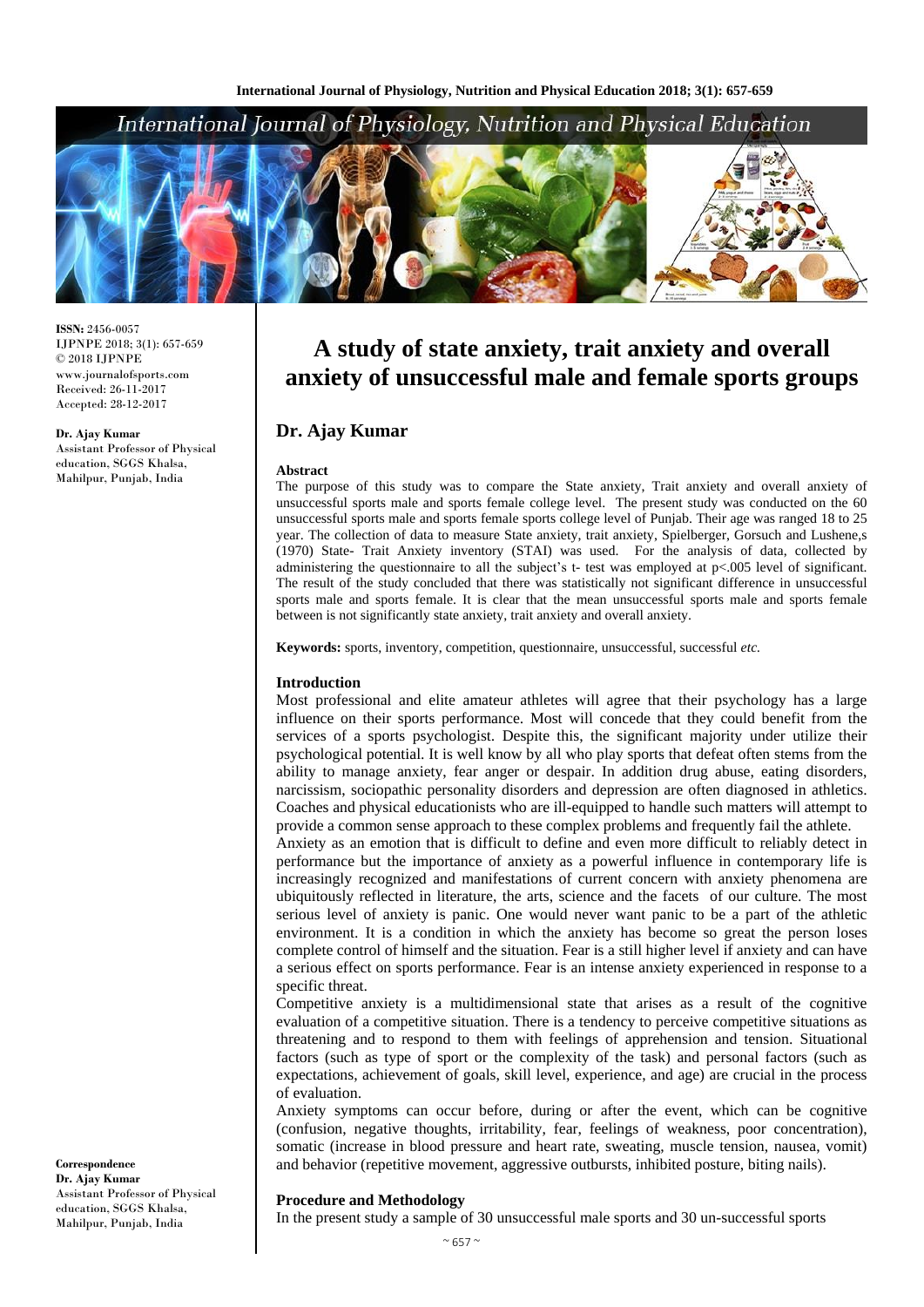International Journal of Physiology, Nutrition and Physical Education

female (Total=60 male & Female) of Punjab. The collection of data to measure Sports State anxiety, trait anxiety, Spielberger, Gorsuch and Lushenes (1970) State- Trait Anxiety inventory (STAI) was used. For the analysis of data, collected by administering the questionnaire to all the subject's t- test was employed at 0.05 level of significant.

# **Results**

To find out the not significant differences State anxiety, Trait anxiety and overall anxiety of unsuccessful sports male and sports female college level. The analysis of data, collected by administering the questionnaire to the entire subject's t- test was employed at 0.05 level of significant. The statistical analysis of data pertaining to anxiety, Trait anxiety and overall anxiety is given below. Finding of the study show that all there was no significant the unsuccessful sports male and unsuccessful sports female of Punjab. It is clearly indicates that Sports anxiety, Trait anxiety and overall anxiety of sports is not significantly unsuccessful sports male and female of Punjab. This may be attributed due to the reality that the players of anxiety, Trait anxiety and overall anxiety for various competition and develop team composition in them and it also help them to distribute the pressure of the completion. It is necessary to train players of team sports to anxiety, Trait anxiety and overall anxiety. These outcomes may realize to develop the various training plans.

**Table 1:** Mean, SD and t-values with regard to unsuccessful male and unsuccessful female on the variable anxiety, trait anxiety and overall anxiety

| Variable               | <b>Groups</b>       | <b>Mean</b> | <b>SD</b> | <b>SEM</b> | t-value  |
|------------------------|---------------------|-------------|-----------|------------|----------|
| <b>State Anxiety</b>   | Unsuccessful Male   | 57.27       | 9.262     | 1.691      | $.368**$ |
|                        | Unsuccessful Female | 56.27       | 4.747     | .867       |          |
| <b>Trait Anxiety</b>   | Unsuccessful Male   | 58.07       | 9.169     | 1.674      | $.350**$ |
|                        | Unsuccessful Female | 58.77       | 6.021     | 1.099      |          |
| <b>Overall Anxiety</b> | Unsuccessful Male   | 115.33      | 16.441    | 3.002      | $.000**$ |
|                        | Unsuccessful Female | 115.33      | 6.753     | 1.233      |          |

 $*p<0.05$ 



With regard to unsuccessful male and unsuccessful female groups, the results in table pertaining to variable State Anxiety, reveled the mean score and SD value of 57.27 and 9.262 respectively for the former group i. e. Unsuccessful male group, for the other group i.e. unsuccessful female group. These values were 56.57 and 4.747 respectively. The obtained t-value being .368, the same has not been found to be significant.

A glance at the results depicted in table would show that with regard to unsuccessful male and unsuccessful female groups on the variable Trait Anxiety, the successful male group, had obtained the mean scores and SD values of 58.77 and 6.021 respectively. The t-value was .350 which was not found to be significant.

The results presented in table on the variable overall Anxiety revealed that unsuccessful male group had obtained the mean score of 115.33 and  $SD = 16.441$  whereas for the other group, i.e. Unsuccessful female group had the mean score of 115.33 and SD 6.753 respectively. The obtained t-value being .000 the same has not been found to be significant.  $(p<0.05)$ 

# **Discussion and Conclusions**

# **The results of the study are concluded as follows:**

This study was an effort in similar way to find out and compare the variety among the tow different field's men in terms of State anxiety, Trait anxiety and overall anxiety. In

the researcher had selected unsuccessful male sports and unsuccessful female sports. In the light of the results of analysis researcher found that there were no significant difference was observed between the unsuccessful male sports and unsuccessful female sports in terms of surrounding especially where you work having more influence. This may be attributed due to the reality that the players of prepare mentally for various competition and develop team composition in them and it also help them to distribute the pressure of the completion.

Researcher feel this I above factor might be reason to bring the significant difference between the successful female sports and un-successful female sports who are not involved in any sports activities.

### **References**

- 1. Cottyn JC. The measurement of Competitive Anxiety during balance beam performance in gymnasts. Journal of sports science. 2006; 24:157-164.
- 2. Cox JC. The measurement of Competitive Anxiety during balance beam performance in gymnasts. Journal of sports science. 2006; 24:157-164.
- 3. Ford Robert. Anxiety non-competitive and precompetitive situations involving intercollegiate football players. Doctoral Thesis, Springfield, Massachusetts.
- 4. http://en.wikipedia.org